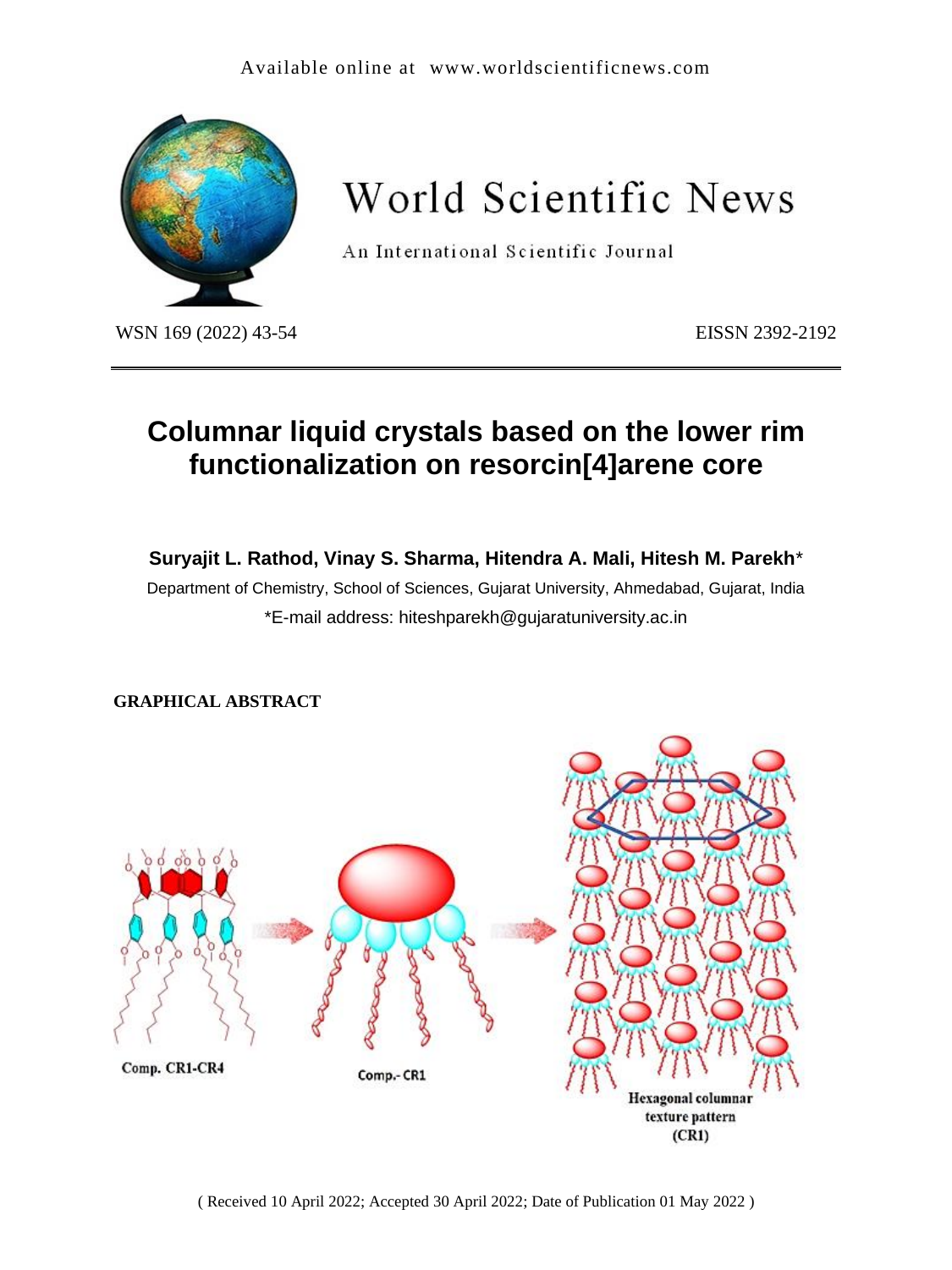#### **ABSTRACT**

Lower rim functionalized resorcin[4]arene derivatives were synthesized by four different n-alkyl chain spacers. All four derivatives have been characterized by using Fourier transform infrared (FT-IR) and Nuclear magnetic resonance (NMR) spectroscopic technique. The liquid crystalline properties of these synthesized compounds were studied by POM investigation. All derivatives exhibited columnar hexagonal type mesophase with broad temperature range. The mesomorphic properties were further influenced by variable side alkoxy chain  $(-OR)$ . Compounds  $CR<sub>1</sub>$  showed higher temperature range mesophase as compared to compound CR4.

*Keywords***:** Supramolecules, resorcin[4]arene, liquid crystal, self-assembly, columnar phase

#### **1. INTRODUCTION**

In 1888, Friedrich Reinitzer invented liquid crystal for the first time and its applications towards the optical devices. In recent decades, columnar liquid crystals have received a lot of interest among all types of liquid crystals due to its charge-transport and high hole mobility properties. Nowadays, researcher have more focus to develop optical devices from synthetic organic moieties with high temperature range.[1] Further, LCs are self-organising thermally fluctuating materials that are intermediate among isotropic liquid and crystalline solid, which is in brownian motion.  $[2]$  Moreover, in the digital era, display technologies are more emerging field for research to improve the quality of display.

The supramolecular chemistry is a best field for researchers due to its various applications such as self-assembly  $^{[3]}$ , cell mimicking  $^{[4]}$ , optical chemosensors<sup>[5]</sup>, nano capsules  $^{[6]}$ , dendrimers in biological system [7], liquid crystals [8], HPLC stationary phases [9], photoresist  $[10]$ , metal ion extraction  $[11]$ , organic light emitting diode (OLED)  $[12]$ , explosive sensing  $[13]$ , and photovoltaic (OPV) [14]. Supramolecules is mainly classify to host guest and self-assembled supramolecules  $[15]$ . Calixarene is a third-generation class of host guest chemistry having tunable 3D-shaped hydrophobic cavities  $[16]$ , that show columnar liquid crystalline property.  $[17]$ Its upper and lower rim functionalization make a suitable host and provide binding site for different guest.<sup>[18]</sup> Moreover, according to scaffold, rim modification of calixarene seeming application in various field. At present, different LC compounds were developed using calixarene core moity.[19] For example, employing long alkyl chain on calixarene core exhibiting bowl mesophase LC.<sup>[20]</sup>

Resorcin[4]arene is a subclass of calix[4]arene also known as 'cyclic tetrameric host' for different guest such as a sugar molecules, ions, and organic molecules.<sup>[21, 22]</sup> The core moity resorcin[4]arene and its derivative synthesized by applying various acid catalyst like molybdate sulfuric acid, tungsten sulfuric acid, Con.

HCl, trifluoracetic acid, and many more.<sup>[23-26]</sup> Various aldehyde were used as a feet in synthesis of resorcin<sup>[4]</sup> arene that have ordering of stereoisomers  $[27]$ . They are sterically hindered molecule exhibiting as different isomers like cis cone, saddle, boat and chair isomer because of hindered substitution on their rim which show number of applications such as supramolecular tectonics, host guest complexes, metal ion extraction, surface reforming agents, selective membranes, liquid crystals, nonlinear optical property in material chemistry, ion channel mimics, nano- capsules, and also used as a starting material in synthesis of different cavitands. [28]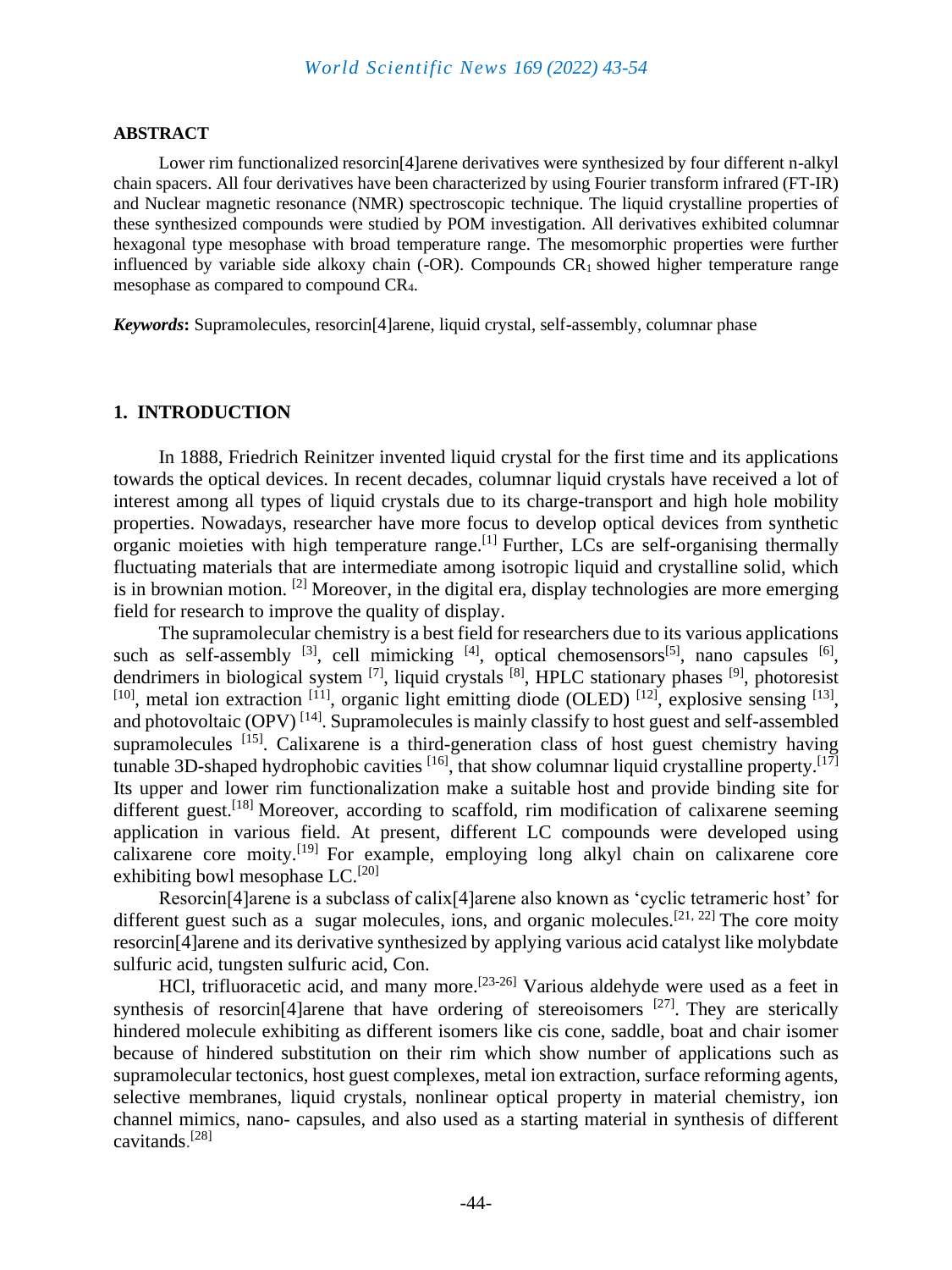Calix[4]resorcinarene was modify by introducing different alkyl chain and other functional group on upper/lower rim have due to their potential application in LCs devises, OLEDs, sensor, and biological activity. [29-31]

Liquid crystalline compounds based on calix[4]arene core are rarely reported in the literature while only single research article was found for the liquid crystalline application based on calix<sup>[4]</sup>resorcinarene<sup>[32-34]</sup>, this motivate us to working on the study and mesomorphic behaviour of this kind of supramolecular core with 3D-bowl cavity. In the present investigation, we have reported calix[4]resorcinarene derivatives with vanillin feet and investigated their liquid crystalline and self-assembly study. Moreover, we have also study the structure-property relationship by changing the side alkyl chain on the hydroxy group of the central resorcinarene core.

### **2. MATERIALS AND METHOD**

1,3-dimethoxybenzene, anhydrous K2CO3, alkyl bromides (R-Br), HCl and 4-hydroxy-3 methoxybenzaldehyde (vanillin) were purchased from Avra Chemical, India. DMF and Methanol solvents were purchased from Finar and further purified by usual established method. TLC plates (silica gel 60 F254 silica-aluminum plates) ware purchased from Merck. FT-IR spectra was carried out in KBr pellet method and further analysed in the range of 3800-560  $cm<sup>-1</sup>$  by Bruker TENSOR 27. <sup>1</sup>H and <sup>13</sup>C NMR spectra: The spectra were recorded on a Bruker Advance (400 MHz), in CDCl<sub>3</sub> Solvents where TMS is internal standard. The mesophase is identified by Polarizing Optical Microscope (Nikon Eclipse LV-100 POL) with temperaturecontrolled heating stage.

## **3. RESULT AND DISCUSSIONS**

#### **3. 1. Synthesis and Characterization**

The synthetic routes were illustrated in Scheme 1. The mixture of 1,3-dimethoxybenzene (0.5 g: 3.6 mmol), 4-hydroxy-3-methoxybenzaldehyde (vanillin) (3.6 mmol), absolute ethanol (45 ml), and hydrochloride acid 12N (0.5 mL) was refluxed with constant stirring at 80  $^{\circ}$ C for 72 h. The reaction was monitored by thin layer chromatography (methanol: dichloromethane  $0.5: 9.5$ ).

After the completion of reaction, the mixture was cooled at room temperature and the product was filtered follow by washing with methanol. Product was dried to give desired compound CR as a light pink coloured compound with 81% yield, M.P.: above to 400 °C. The final targeted compound  $(CR_1-CR_4)$  were prepared from comp.  $CR(0.92 \text{ mmol})$ , alkyl bromide  $(3.8 \text{ mmol})$  and  $K_2CO_3$   $(3.8 \text{ mmol})$  in 20 mL N,N-dimethylformamide, the solution was refluxed for 24 h. reaction was monitored by thin layer chromatograph (Ethyl acetate: Hexane 8:2).

Then the reaction mixture was dumped in ice water, The final resultant crude residue was purified by using column chromatography on silica gel eluting with ethyl acetate: hexane as eluent (1:4). The <sup>1</sup>H NMR, <sup>13</sup>C NMR and IR results also well supported to the corresponding structures of derivatives and final target compounds.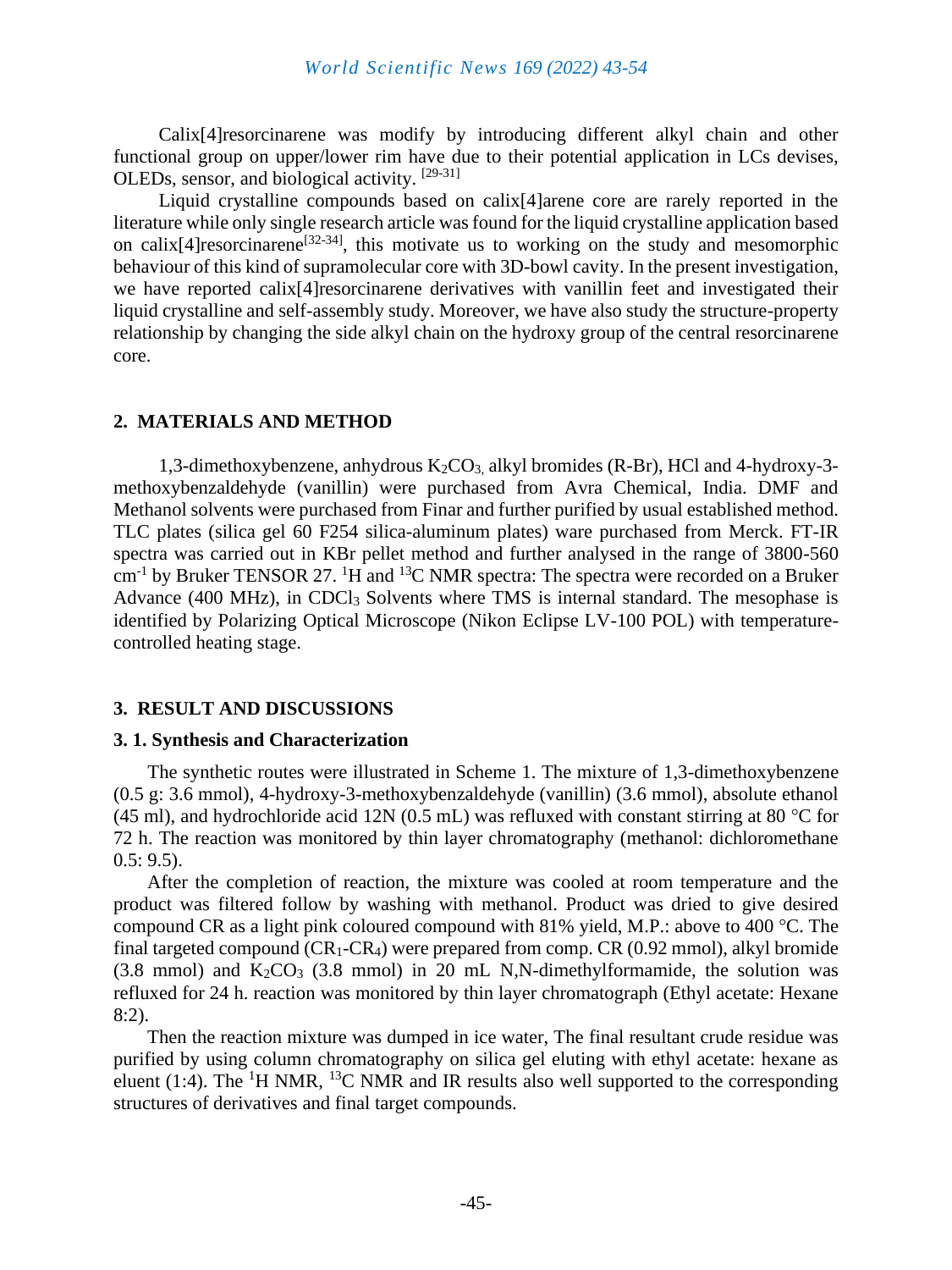

**Scheme 1.** Reaction condition: **(i)** HCl, ethanol, reflux, 72 h: **(ii)** anhydrous K<sub>2</sub>CO<sub>3</sub>, DMF, reflux, 24 h.

**Comp. CR<sub>1</sub>:** 70% yield, FT-IR (KBr) in cm<sup>-1</sup>: 843 Poly (-CH<sub>2</sub>-)<sub>n</sub> group in -OC<sub>10</sub>H<sub>21</sub>, 889 (-C-H- def. tri-substituted on para side -OC10H21), 947 (-C-H- def. hydrocarbon), 1510 (-C-H- def. in -CH<sub>2</sub> unit in alkyl chain), 2847 and 2920 (-C-H str in aromatic ring). <sup>1</sup>H NMR: 0.89 (t, 12H, of -CH3), 1.25–1.29 (m, 48H, n-poly (CH2)<sup>n</sup> groups , 1.44 (m, 8H, -CH2-), 1.74 (p, 8H, -CH2-), 3.99 (t, 8H, -OCH2-), 3.80-3.85 (s, 36H, -OCH3), 5.51 (s, 4H, ArCHAr),6.80- 7.12 (s, 12H,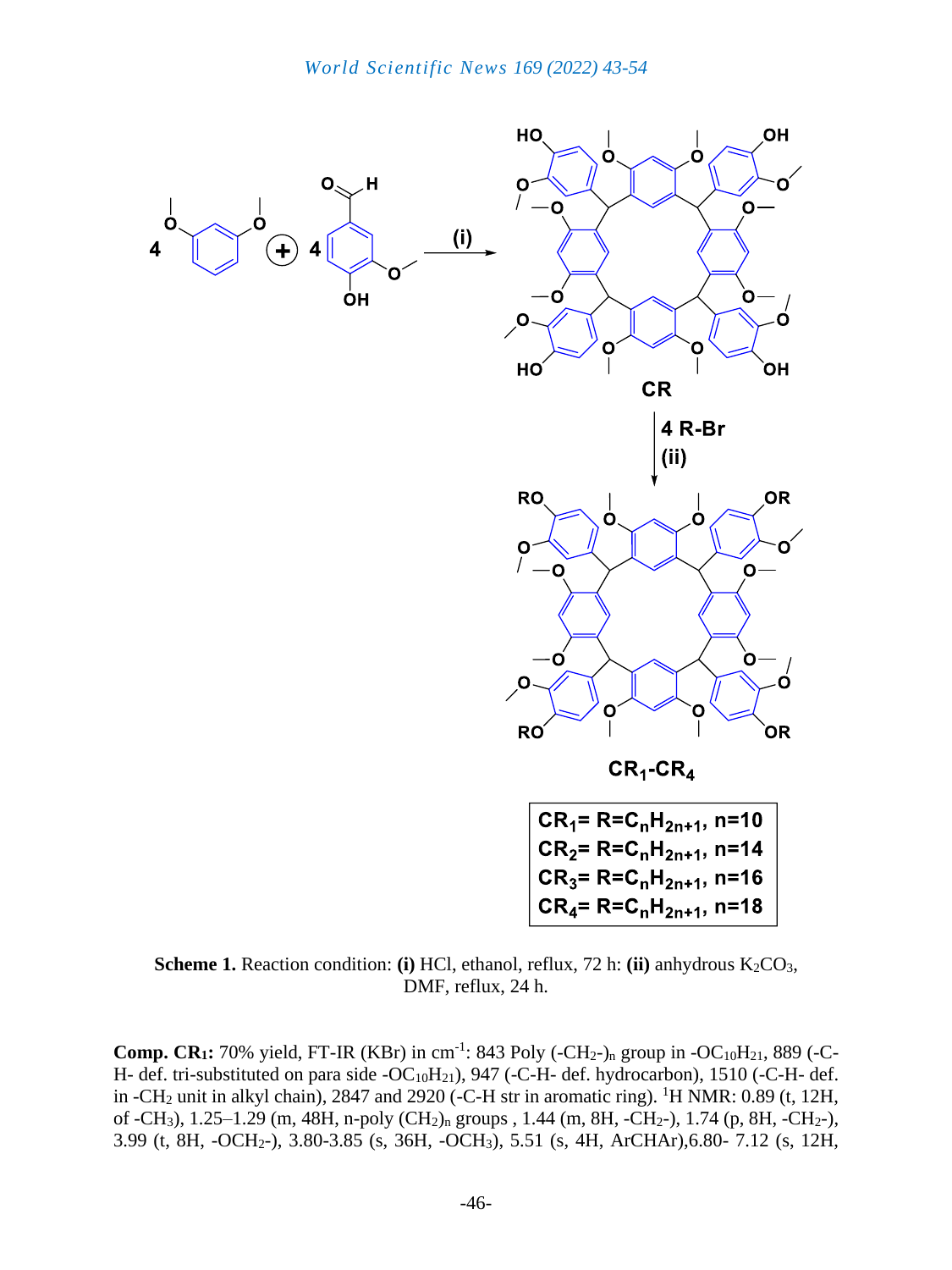phenyl ring), 6.62-6.75 (dd, 8H, phenyl ring). <sup>13</sup>C NMR: 156.1, 149.9, 148.3, 145.2,136.2, 130.7,121.2 120.9, 113.0, 96.1, 68.6, 56.5, 34.5, 31.6, 29.4, 25.9, 22.7, 14.4.

**Comp. CR<sub>2</sub>:** 70% yield, FT-IR (KBr) in cm<sup>-1</sup>: 837 Poly (-CH<sub>2</sub>-)<sub>n</sub> group in -OC<sub>10</sub>H<sub>21</sub>, 885 (-C-H- def. tri-substituted on para side -OC<sub>10</sub>H<sub>21</sub>), 952 (-C-H- def. hydrocarbon), 1516 (-C-H- def. in -CH<sub>2</sub> unit in alkyl chain), 2848 and 2922 (-C-H str in aromatic ring). <sup>1</sup>H NMR: 0.85 (t, 12H, of -CH3), 1.22–1.33 (m, 80H, n-poly (CH2)<sup>n</sup> groups , 1.47 (m, 8H, -CH2-), 1.71 (p, 8H, -CH2-), 3.96 (t, 8H, -OCH2-), 3.83-3.88 (s, 36H, -OCH3), 5.54 (s, 4H, Ar-CH-Ar),6.76- 7.14 (s, 12H, phenyl ring), 6.63-6.72 (dd, 8H, phenyl ring). <sup>13</sup>C NMR: 156.5, 150.4, 148.5, 144.8,135.9, 131.1,121.5 121.0, 113.4, 96.2, 68.8, 56.3, 34.7, 31.5, 29.8, 25.4, 22.5, 14.1.

**Comp. CR<sub>3</sub>:** 72% yield, FT-IR (KBr) in cm<sup>-1</sup>: 841 Poly (-CH<sub>2</sub>-)<sub>n</sub> group in -OC<sub>10</sub>H<sub>21</sub>, 892 (-C-H- def. tri-substituted on para side -OC<sub>10</sub>H<sub>21</sub>), 949 (-C-H- def. hydrocarbon), 1515 (-C-H- def. in -CH<sub>2</sub> unit in alkyl chain), 2842 and 2924 (-C-H str in aromatic ring). <sup>1</sup>H NMR: 0.88(t, 12H, of -CH3), 1.26–1.34 (m, 96H, n-poly (CH2)<sup>n</sup> groups , 1.45 (m, 8H, -CH2-), 1.76 (p, 8H, -CH2-), 4.01 (t, 8H, -OCH2-), 3.79-3.87 (s, 36H, -OCH3), 5.49 (s, 4H, Ar-CH-Ar),6.83- 7.17 (s, 12H, phenyl ring), 6.60-6.73 (dd, 8H, phenyl ring).<sup>13</sup>C NMR: 156.6, 150.4, 148.3, 145.3,135.9, 130.7,121.2 120.7, 113.5, 96.6, 68.3, 57.1, 34.6, 31.6, 29.3, 25.6, 22.3, 14.4.

**Comp. CR4:** 68% yield, FT-IR (KBr) in cm<sup>-1</sup>: 844 Poly (-CH<sub>2</sub>-)<sub>n</sub> group in -OC<sub>10</sub>H<sub>21</sub>, 890 (-C-H- def. tri-substituted on para side -OC<sub>10</sub>H<sub>21</sub>), 951 (-C-H- def. hydrocarbon), 1513 (-C-H- def. in -CH<sub>2</sub> unit in alkyl chain), 2853 and 2927 (-C-H str in aromatic ring). <sup>1</sup>H NMR: 0.84 (t, 12H, of -CH<sub>3</sub>), 1.22–1.27 (m, 112H, n-poly (CH<sub>2</sub>)<sub>n</sub> groups , 1.50 (m, 8H, -CH<sub>2</sub>-), 1.70 (p, 8H, -CH<sub>2</sub>-), 3.97 (t, 8H, -OCH2-), 3.84-3.89 (s, 36H, -OCH3), 5.53 (s, 4H, Ar-CH-Ar),6.84- 7.15 (s, 12H, phenyl ring), 6.58-6.67 (dd, 8H, phenyl ring).<sup>13</sup>C NMR: 156.3, 150.2, 148.0, 145.1,135.8, 130.9,121.4 121.1, 113.2, 96.4, 68.7, 56.2, 34.3, 31.7, 29.7, 25.8, 22.8, 14.2.

# **3. 2. POM investigation**

The transition temperatures of our synthesised lower rim functionalized calix[4]resorcinarene derivatives (**CR1-CR4**) were confirmed by using polarizing optical microscope (POM) equipped with hot plate and digital camera, by observing the textures of thin film of sample at various temperatures on heating and cooling conditions. POM was crosspolarized to obtain dark field and to better evaluate the LCs phases of compounds in the present study. All the target materials showed defect type texture pattern of columnar hexagonal mesophase (Colh) which is basically appeared in bowl or disk-shaped compounds.[36-37] The POM texture of compounds **CR1**, **CR2, CR3,** and **CR<sup>4</sup>** are showed in Figure 4 and the corresponding data were summarized in Table 1. Compound **CR1**, **CR2, CR3,** and **CR<sup>4</sup>** showed similar texture pattern of hexagonal columnar phase at 160.2 °C, 153.2 °C, 142.4 °C, and 134 °C on heating (Figure 1) and 157.9 °C, 152.5 °C, 139.2 °C, and 130.9 °C on cooling condition (Figure 2), respectively. The isotropic liquid transition temperatures of **CR1**, **CR2, CR3,** and **CR<sup>4</sup>** were 198.1 °C, 189.7 °C, 176.4 °C and 165.1 °C on heating. Compound **CR<sup>1</sup>** show higher mesophase temperature range compare to other 3 compounds **CR2, CR<sup>3</sup>** and **CR4**. Figure 3 exhibited the phase diagram of comp. **CR1-CR<sup>4</sup>** on heating and cooling. This is due to short alkoxy side chain substitutes on lower rim which is stabilized the columnar mesophase in resorcinarene core, which is dependent on the functionalization of periphery alkyl chain in lower or upper rim of resorcinarene with various linking group. On cooling condition, the same textural pattern of hexagonal columnar phase was observed before solidifying to solid crystal.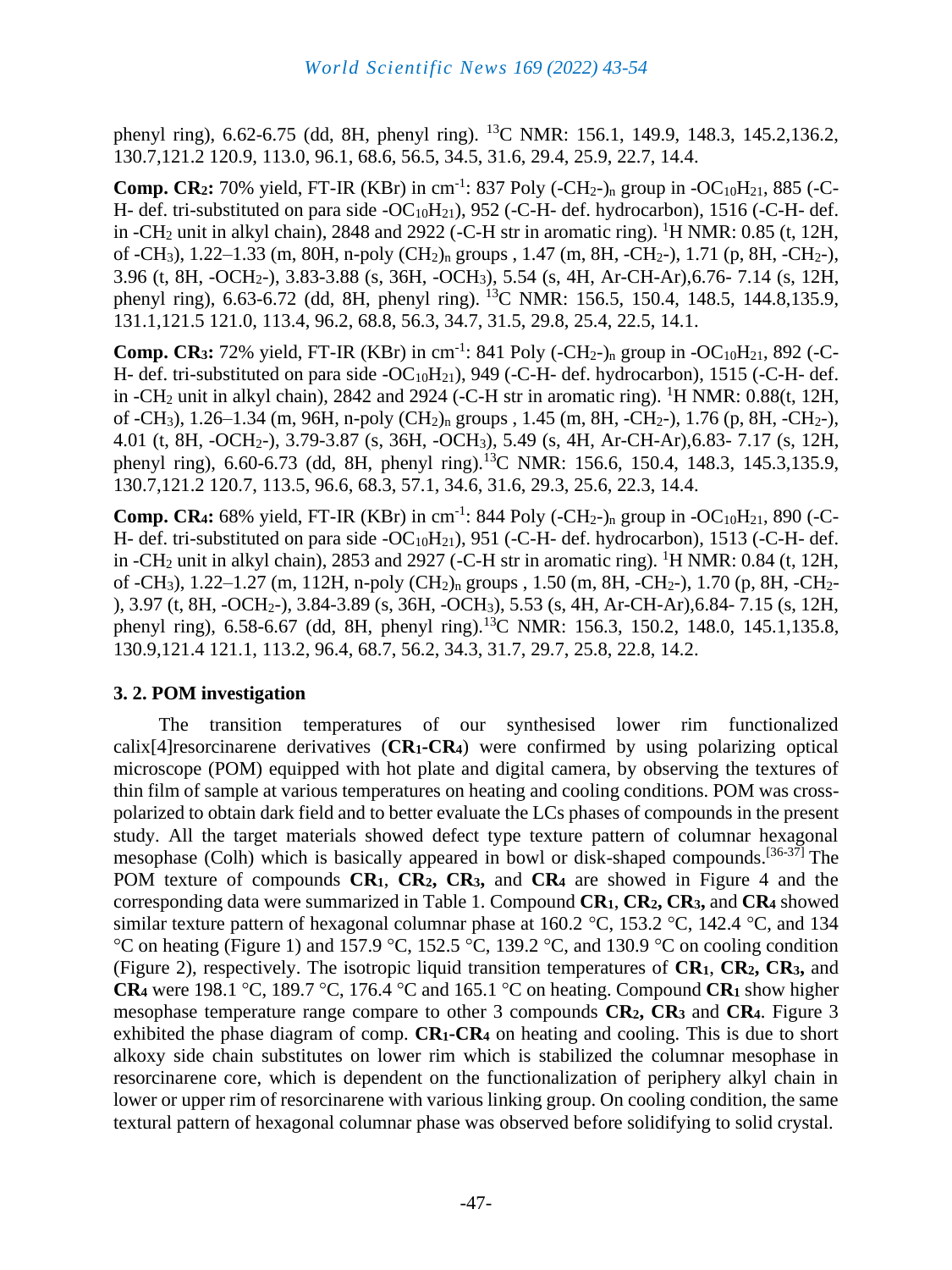# *World Scientific News 169 (2022) 43-54*

Thus, an enantiotropic mesomorphic behaviour over a broad thermal range of mesophase was seen for the synthesized vase-shaped resorcinarene materials.

| <b>Table 1.</b> Phase transition temperature $({}^{\circ}C)$ and corresponding enthalpies (kJ/mol) |
|----------------------------------------------------------------------------------------------------|
| of comp. $CR_1$ - $CR_4$ .                                                                         |

|                 | <b>Phase transition temperature <math>({}^{\circ}C)</math></b> |                                |
|-----------------|----------------------------------------------------------------|--------------------------------|
| Compound        | Heating                                                        | Cooling                        |
| CR <sub>1</sub> | Cr 160.2 Colh 198.1 I                                          | I 192.4 Col <sub>h</sub> 157.9 |
| CR <sub>2</sub> | Cr 153.2 Col <sub>h</sub> 189.7 I                              | I 184.5 Col <sub>h</sub> 152.5 |
| CR <sub>3</sub> | $Cr$ 142.4 $Colh$ 176.4 I                                      | I 168.2 Col <sub>h</sub> 139.2 |
| CR4             | Cr 134.0 Col <sub>h</sub> 165.1 I                              | I 160.9 Col <sub>h</sub> 130.9 |

<sup>a</sup>Peak temperature obtained in POM investigation during heating and cooling condition; Cr= crystalline; I= Isotropic  $Col<sub>h</sub>= columnar hexagonal phase.$ 



**Figure 1.** Bargraph showing the thermal behaviour of compounds **CR1-CR<sup>4</sup>** (heating condition)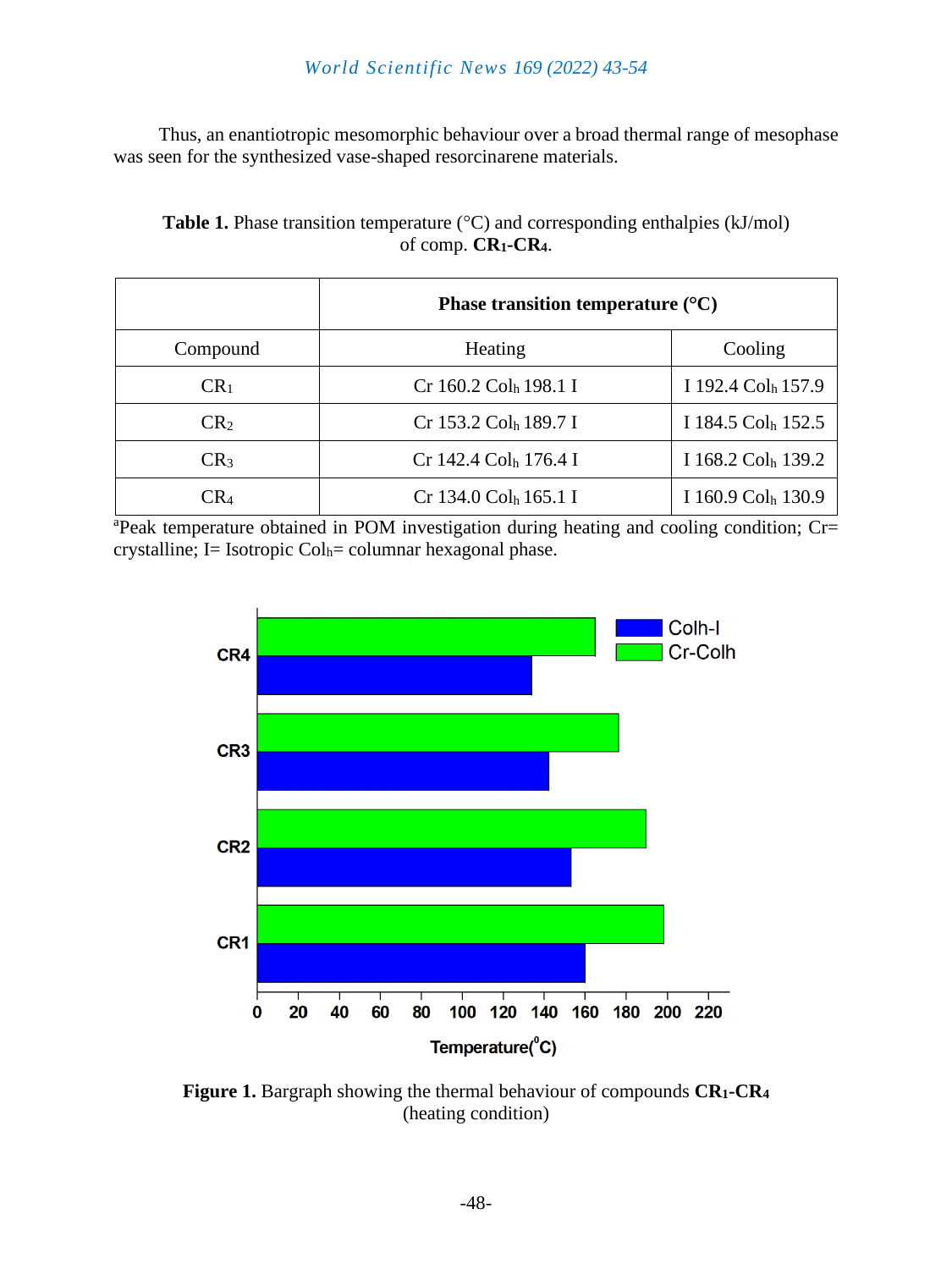*World Scientific News 169 (2022) 43-54*



**Figure 2.** Bargraph showing the thermal behaviour of compounds **CR1-CR<sup>4</sup>** (Cooling condition)



**Figure 3.** Phase diagram of comp. **CR1-CR<sup>4</sup>** (heating and cooling) by POM.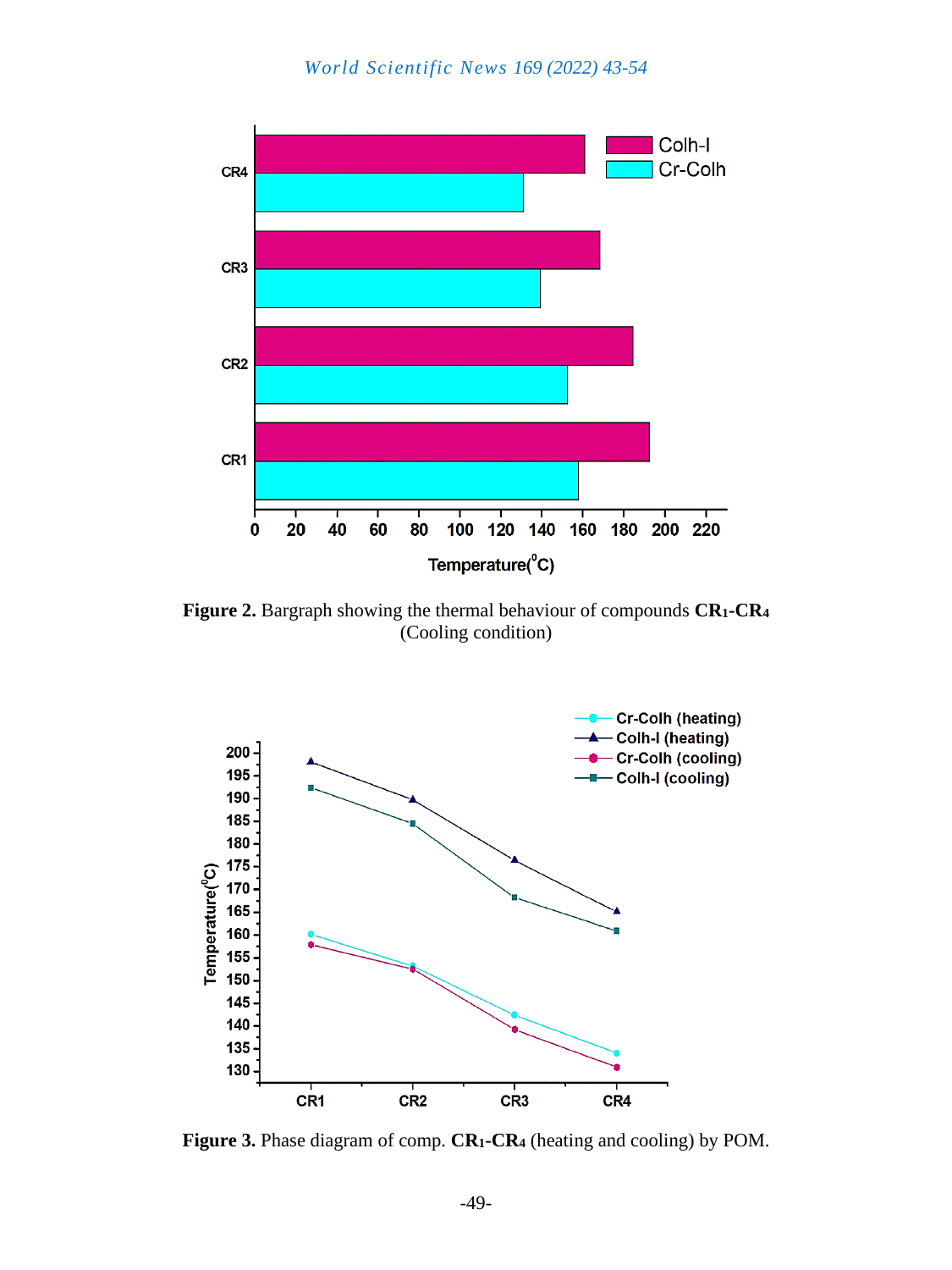

**Figure 4.** POM texture images: comp. **CR<sup>1</sup>** at 160.2 °C on crossed polarizers, 1 K/min **(a)**; comp. comp. **CR<sup>2</sup>** at 153.2 °C on crossed polarizers **(b)** comp. **CR<sup>3</sup>** at 142.4 °C on crossed polarizers **(c)**; comp. **CR<sup>4</sup>** at 134.0 °C on crossed polarizer **(d)**.

# **4. CONCLUSIONS**

In summary, we have synthesised tetrameric resorcinarene core moiety by reacting 1,3 dimethoxybenzene and vanillin and furthermore four derivatives **(CR1-CR4)** prepared with 67- 72% yield using different alkyl chain. All four derivative were confirmed by FTIR and NMR. Their liquid crystalline behaviour was examined by POM. Tetrameric resorcinearene derivatives show the hexagonal columnar liquid crystals. Compounds **CR<sup>1</sup>** showed higher temperature range mesophase as compared to other three. The POM study of lower rim functionalized resorcin[4]arene suggested that this kind of molecules could be used as a building block for columnar LC and many different substitution on lower rim of resorcin[4]arene influenced to the mesomorphic properties.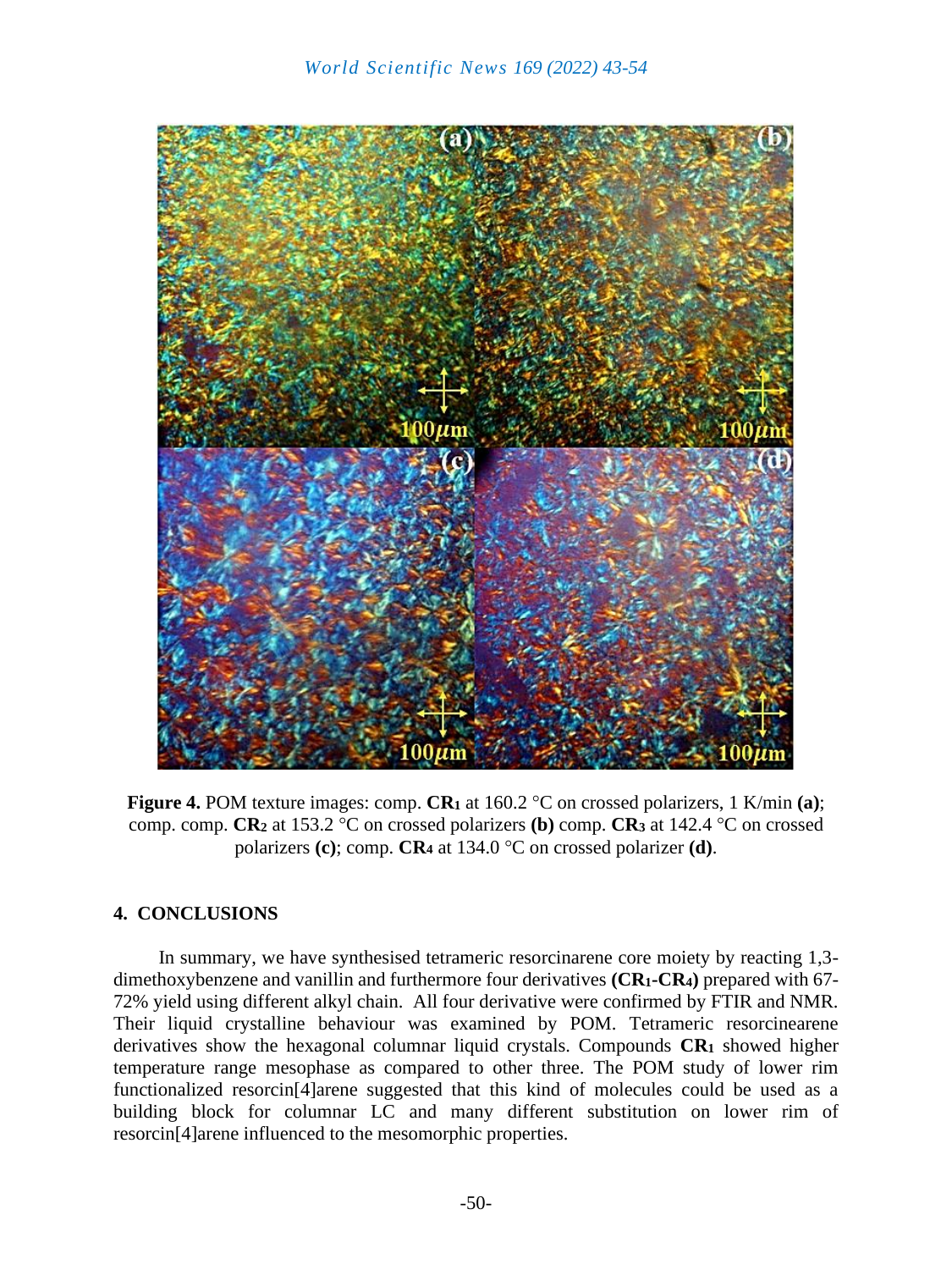#### **Acknowledgment**

Authors acknowledge thanks to Department of Chemistry, School of Science, Gujarat University, Ahmedabad for providing lab and infrastructure facility to carry out this work. The authors also acknowledge the DST-FIST NMR facility at Department of Chemistry, Indian Institute of Technology Indore for recording NMR spectra. Suryajit L. Rathod gratefully acknowledge HRDG -Council of Scientific & Industrial Research (CSIR) New Delhi for CSIR-NET JRF Fellowship (File No: 09/070(0070)/2019-EMR-I). Vinay S. Sharma gratefully acknowledge HRDG-Council of Scientific & Industrial Research (CSIR), New Delhi for Research Associate Fellowship (File No: 09/070(0075)/2020-EMR-I).

## **References**

- [1] Kumar K.A., Renuka N., Pavithra G., Kumar G.V., Comprehensive review on coumarins: Molecules of potential chemical and pharmacological interest. *Journal of Chemical and Pharmaceutical Research* 7(9) (2015) 67-81
- [2] (a) Stenull O, Lubensky T,C., Director Fluctuations in Two-Dimensional Liquid Crystal Disclinations. Crystals. 12(1) (2021) 1. (b) Shen Y., Dierking I., Recent Progresses on Experimental Investigations of Topological and Dissipative Solitons in Liquid Crystals. *Crystals* 12(1) (2022) 94
- [3] Stupp S.I., Palmer L.C., Supramolecular chemistry and self-assembly in organic materials design. *Chemistry of Materials* 26(1) (2014) 507-518
- [4] Tu Y., Peng F., Adawy A., Men Y., Abdelmohsen L.K., Wilson D.A., Mimicking the cell: bio-inspired functions of supramolecular assemblies. *Chemical Reviews* 116(4) (2016) 2023-2078
- [5] Iliopoulos K., Krupka O., Gindre D., Sallé M., Reversible two-photon optical data storage in coumarin-based copolymers. *Journal of the American Chemical Society*. 132(41) (2010) 14343-14345
- [6] Chen M.X., Li T., Peng S., Tao D., Supramolecular nanocapsules from the selfassembly of amphiphilic calixarene as a carrier for paclitaxel. *New Journal of Chemistry* 40(12) (2016) 9923-9929
- [7] Nimse S.B., Kim T., Biological applications of functionalized calixarenes. *Chemical Society Reviews* 42(1) (2013) 366-386
- [8] Sharma V.S., Shah A.P., Sharma A.S., A new class of supramolecular liquid crystals derived from azo calix [4] arene functionalized 1,3,4-thiadiazole derivatives. *New Journal of Chemistry* 43(8) (2019) 3556-3564
- [9] Delahousse G., Lavendomme R., Jabin I., Agasse V., Cardinael P., Calixarene-based stationary phases for chromatography. *Current Organic Chemistry* 19(23) (2015) 2237- 2249
- [10] Auzelyte V., Langner A., Solak H.H., Thermal development of a calixarene resist. *Journal of Vacuum Science & Technology B: Microelectronics and Nanometer Structures Processing, Measurement, and Phenomena* 27(6) (2009) 2990-2992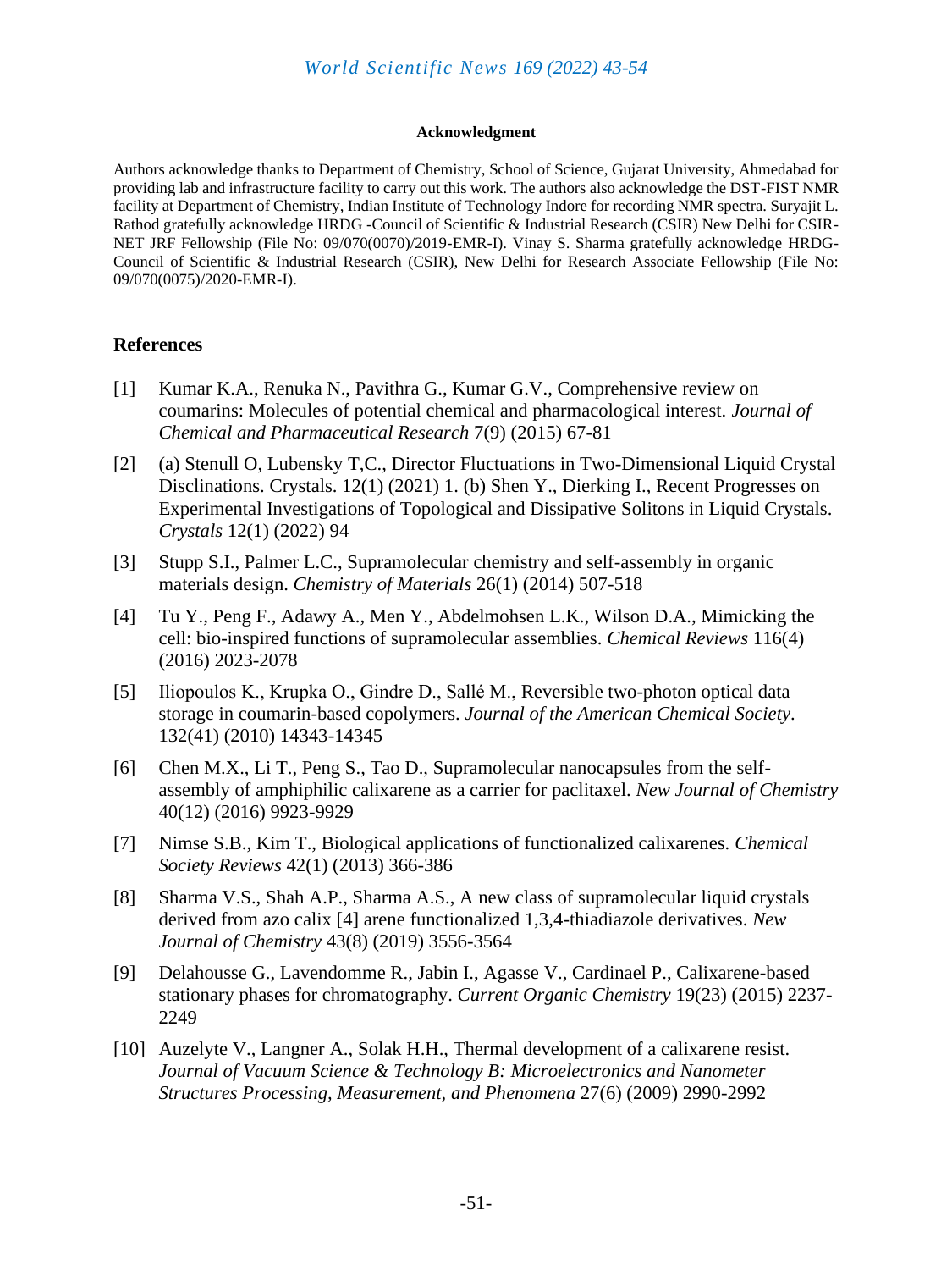- [11] Li X.Z., Zhou L.P., Yan L.L., Dong Y.M., Bai Z.L., Sun X.Q., Diwu J., Wang S., Bünzli J.C., Sun Q.F., A supramolecular lanthanide separation approach based on multivalent cooperative enhancement of metal ion selectivity. *Nature Communications*. 9(1) (2018) 1-10
- [12] Sharma V.S., Sharma A.S., Agarwal N.K., Shah P.A., Shrivastav P.S., Self-assembled blue-light emitting materials for their liquid crystalline and OLED applications: from a simple molecular design to supramolecular materials. *Molecular Systems Design & Engineering* 5(10) (2020) 1691-1705
- [13] Gole B., Shanmugaraju S., Bar A.K., Mukherjee P.S., Supramolecular polymer for explosives sensing: role of H-bonding in enhancement of sensitivity in the solid state. *Chemical Communications* 47(36) (2011) 10046-10048
- [14] Matsuo Y., Sato Y., Niinomi T., Soga I., Tanaka H., Nakamura E., Columnar structure in bulk heterojunction in solution-processable three-layered pin organic photovoltaic devices using tetrabenzoporphyrin precursor and silylmethyl [60] fullerene. *Journal of the American Chemical Society* 131(44) (2009) 16048-16050
- [15] Li X.L., Yu S., Chen M.N., Jiang M., Wang R.Z., Xing L.B., Artificial light-harvesting supramolecular assemblies with controllable fluorescence intensity formed by cyclodextrin-based host-gost complexation. *Journal of Photochemistry and Photobiology A: Chemistry* 410 (2021) 113182
- [16] Sharma V.S., Sharma A.S., Vekariya R.H., Columnar self-assembly of bowl-shaped luminscent oxadiazole calix[4]arene derivatives. *Journal of Molecular Liquids* 271 (2018) 319-327
- [17] (a) Duan Z., Xu F., Huang X., Qian Y., Li H., Tian W., Crown Ether-Based Supramolecular Polymers: From Synthesis to Self‐Assembly. *Macromolecular Rapid Communications*. (2021) 2100775. (b) Zhang J, Ma PX. Cyclodextrin-based supramolecular systems for drug delivery: recent progress and future perspective. *Advanced Drug Delivery Reviews* 65(9) (2013) 1215-1233
- [18] Gajjar J.A., Vekariya R.H., Parekh H.M., Recent advances in upper rim functionalization of resorcin[4]arene derivatives: Synthesis and applications. *Synthetic Communications* 50(17) (2020) 2545-2571
- [19] Sharma V.S., Singh H.K., Vekariya R.H., Sharma A.S., Patel R.B., Mesomorphic properties of novel supramolecular calix [4] arene Schiff base ester derivatives: design and biological investigation. *Chemistry Select* 2(27) (2017) 8596-8606
- [20] Sharma V.S., Shah A.P., Sharma A.S., Athar M., Columnar self-assembly, gelation and electrochemical behavior of cone-shaped luminescent supramolecular calix[4]arene LCs based on oxadiazole and thiadiazole derivatives. *New Journal of Chemistry* 43(4) (2019) 1910-1925
- [21] Gajjar J.A., Vekariya R.H., Sharma V.S., Kher S.N., Rajani D.P., Parekh H.M., Mesomorphic properties, microwave-assisted synthesis, and antimicrobial evaluation of novel Schiff base functionalized resorcin[4]arene derivatives. *Molecular Crystals and Liquid Crystals* 715(1) (2021) 37-55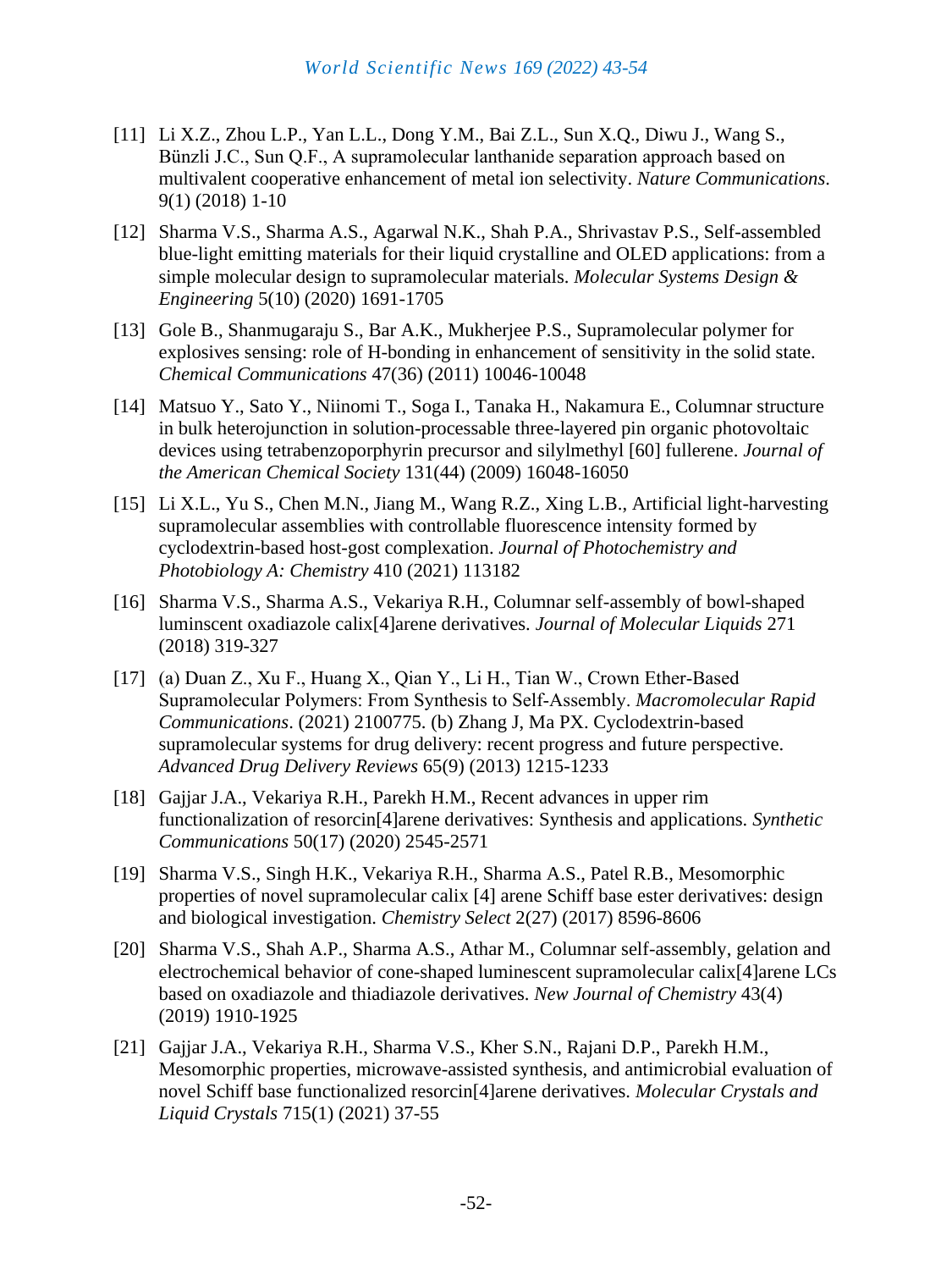- [22] Sun X., James T.D., Glucose sensing in supramolecular chemistry. *Chemical Reviews* 115(15) (2015) 8001-8037
- [23] Liu K., Chen S.L., Xiao S.W., Zhang X.L., Ba D.C., Wang D.Y., Du G.Y., Ba Y.S., Molecular simulation of protein transport controlled by pressure-driven flow in silica nanofluidic channels. *Bulgarian Chemical Communications* 47 (2015) 1221-1228
- [24] Karami B., Khodabakhshi S., Safikhani N., Arami A., A green and highly efficient solvent-free synthesis of novel calicx [4] resorcinarene derivatives using tungstate sulfuric acid. *Bulletin of the Korean Chemical Society* 33(1) (2012) 123-127
- [25] Mobinikhaledi A., Kalhor M., Ghorbani A.R., Fathinejad H., Synthesis of Resorcin [4] arenes Using Microwave Irradiation and Conventional Heating*. Asian Journal of Chemistry* 22(2) (2010) 1103
- [26] Burilov A.R., Volodina Y.M., Popova E.V., Gazizov A.S., Knyazeva I.R., Pudovik M.A., Habicher V.D., Konovalov A.I., Condensation of resorcinol with phosphorylated acetals, synthesis of calix[4]resorcinolarenes with phosphorus-containing alkyl fragments in the lower rim. *Russian Journal of General Chemistry* 76(3) (2006) 412- 416
- [27] Pfeiffer C.R., Feaster K.A., Dalgarno S.J., Atwood J.L., Syntheses and characterization of aryl-substituted pyrogallol[4]arenes and resorcin[4]arenes. *Cryst Eng Comm*. 18(2) (2016) 222-229
- [28] Payne D.T., Labuta J., Futera Z., Březina V., Hanyková L., Chahal M.K., Hill J.P., Molecular rotor based on an oxidized resorcinarene. *Organic Chemistry Frontiers* 9(1) (2022) 39-50
- [29] Wang F., Qiu W., Zeng J., Yuan P., Zong W., Wu W., Liu Y., Xu S., Su S.J., Cao S., Calix [4] resorcinarene-based hyper-structured molecular thermally activated delayed fluorescence yellow-green emitters for non-doped OLEDs. *Journal of Materials Chemistry C.* 8(13) (2020) 4469-4476
- [30] Eddaif L., Shaban A., Telegdi J., Szendro I., A piezogravimetric sensor platform for sensitive detection of lead (ii) ions in water based on calix [4] resorcinarene macrocycles: synthesis, characterization and detection. *Arabian Journal of Chemistry*. 13(2) (2020) 4448-4461
- [31] Kashapov R.R., Razuvayeva Y.S., Ziganshina A.Y., Mukhitova R.K., Sapunova A.S., Voloshina A.D., Syakaev V.V., Latypov S.K., Nizameev I.R., Kadirov M.K., Zakharova L.Y., N-methyl-d-glucamine–calix [4] resorcinarene conjugates: Selfassembly and biological properties. *Molecules* 24(10) (2019) 1939
- [32] Tang H., Guo H., Yang F., Zhu S., Synthesis and mesomorphic properties of calix [4] resorcinarene–triphenylene oligomers. *Liquid Crystals* 44(10) (2017) 1566-1574
- [33] Gajjar J., Vekariya R.H., Sharma V.S., Parekh H., Synthesis, design and characterization of supramolecular self-assembly of calix [4] resorcinare substituted LCs. *Molecular Crystals and Liquid Crystals* 668(1) (2018) 48-58